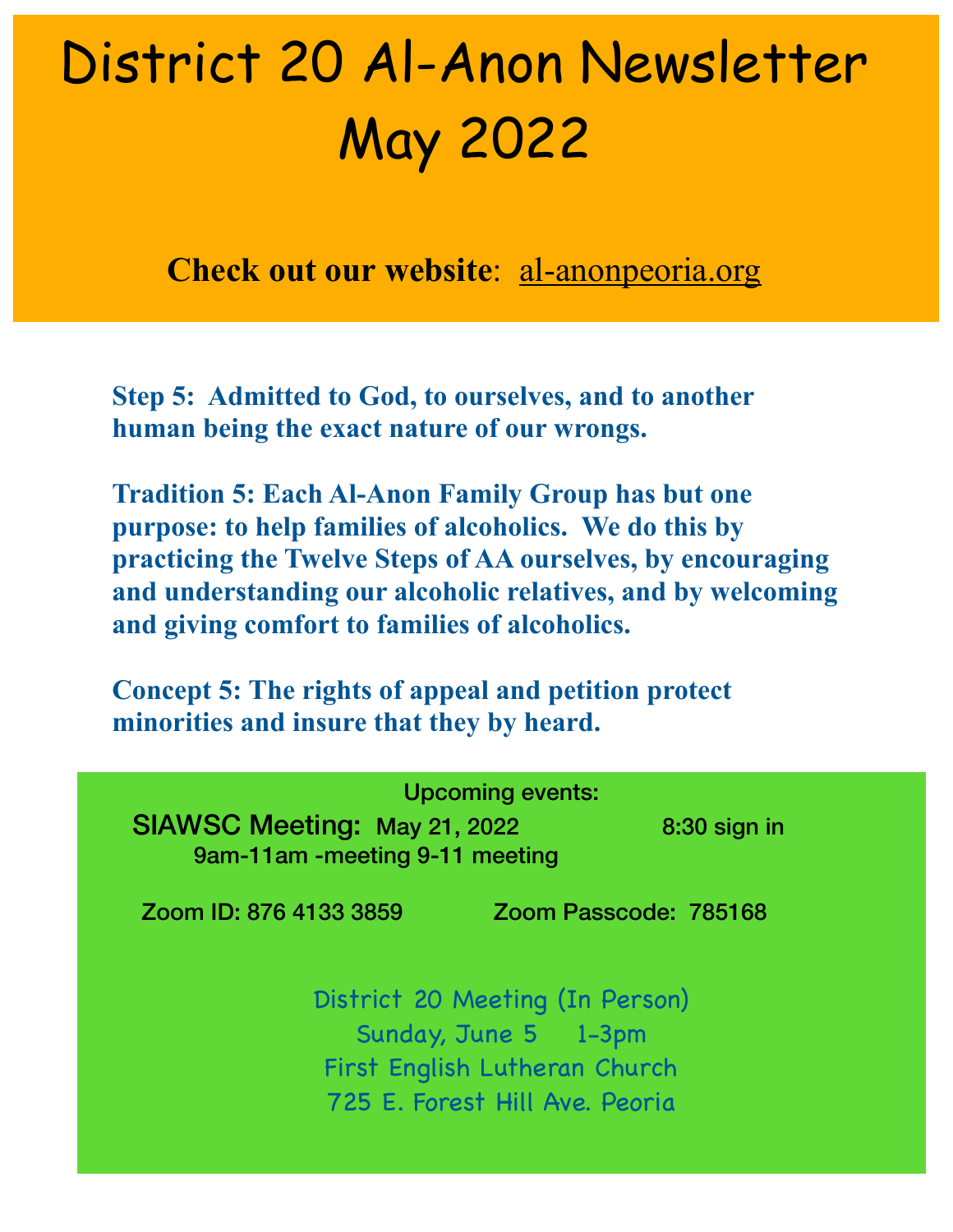More Upcoming Events

Fellowship meeting on Conflict/Resolution May 12, 2022 6-8pm Unity Church Avalon Place, Peoria, IL Bring Reaching for Personal Freedom book if you have it. There will be speakers and small group interaction. Water, tea and coffee served. Bring deserts to share.

## Quilting Bee Fellowship May 14, 2022 1-3pm

Jane P's house 310 Elizabeth Pointe Drive Germantown Hills We have the quilt squares, embroidery floss, needles, etc. If you have notions you'd like to use or share, bring them. Come on over!

## Mary's Musings

In Al-Anon we talk about motive: Why do I say what I say and do what I do? Fear seems to be my "go to". In any new situation I have fear shuffling around in my brain. It's low key, but can turn high very quickly. As I work my program, I keep coming up against fear. Huh! Fear has been a great motivator in my life. But I'm starting to graduate to the fact that the fear stems from anger, resentment, and bitterness. I would rather think of myself as a fearful, powerless person than an angry, bitter person.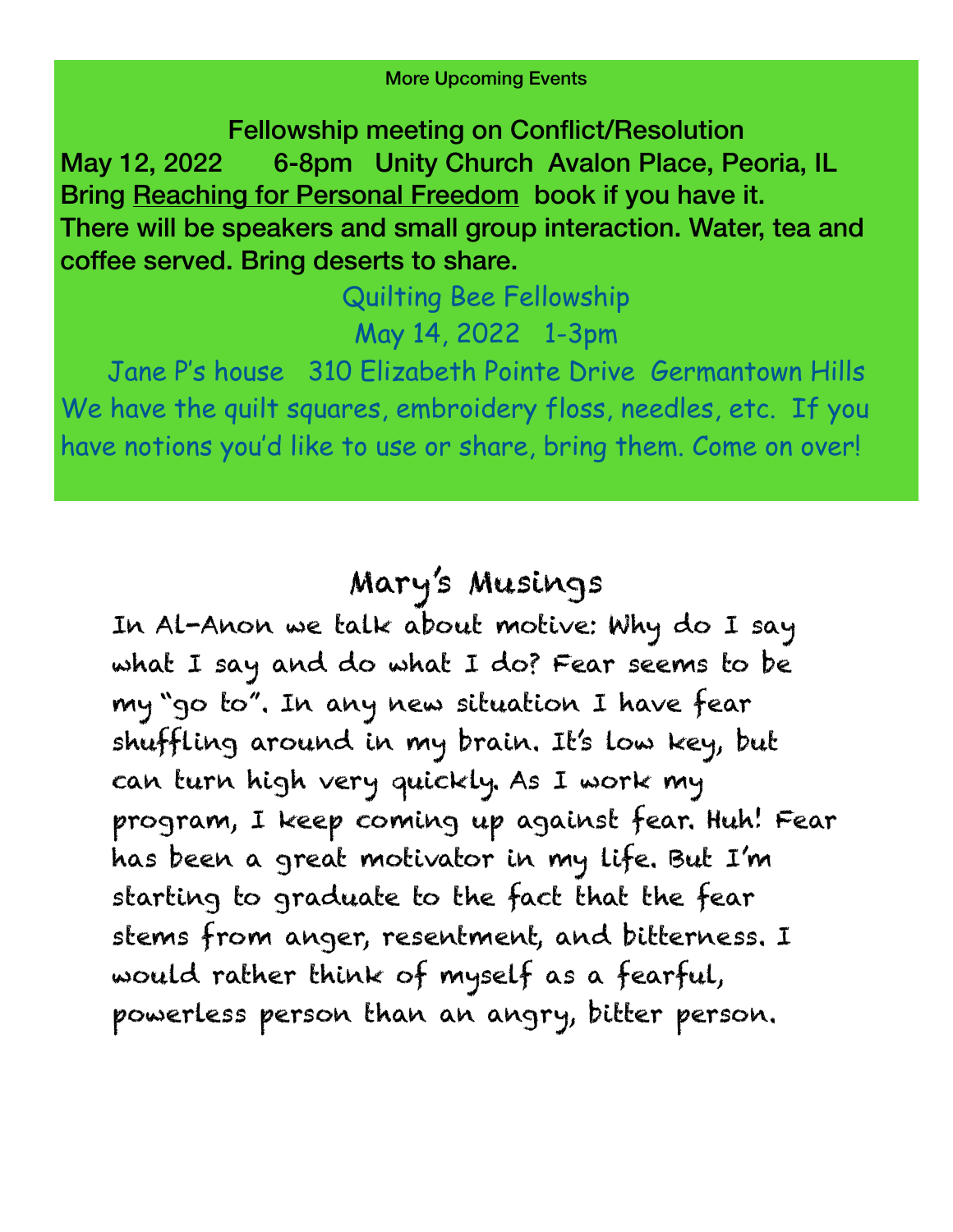The denial I have in accepting the fact that I have angry, bitter feelings helps to promote my swirling thoughts. Resentment gives me the idea that the other person did not perform correctly and so I can blame that person rather than looking at myself. Fear tells me that I must hide and pretend. Dishonesty pops up when I'm afraid of a person's response, because I am a people pleaser. Jealousy happens when I compare my situation to another and then I piggyback on martyrdom.

Al-Anon teaches me that the denial was a tool that I used to help me through past circumstances. And becoming aware of my denial is my chance to grow. Now that I have become aware of my denial, I can accept it. The peace I find in just admitting I'm angry is worthwhile. The next step is to take action. But what action should I take?

Once again, I look to Al-Anon which tells me that one of my primary responsibilities is to take care of myself. It is not my job to change the past, future or other people. I have choices. Since I